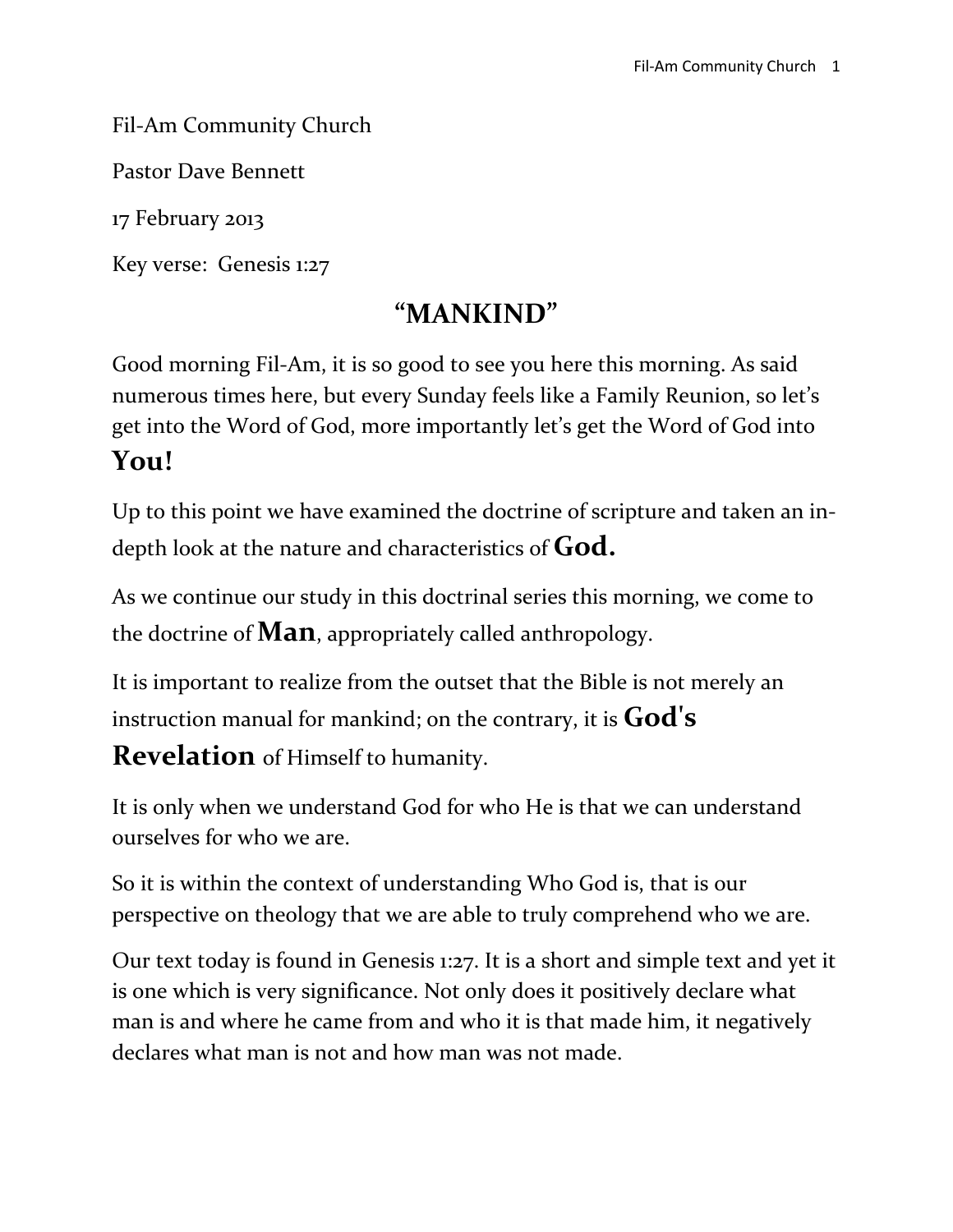For the purpose of our study this morning I want to divide our discussion into three parts. We will begin by looking at

- $\checkmark$  how humanity came to be, then move on to understand something about
- $\checkmark$  the **nature of and state** of humanity, and finally understanding these things, we will consider
- What this knowledge **calls us to do**.

The  $1<sup>st</sup>$  point this morning will be...

# **I. The origin of humanity: How did we get here?**

The world is kind of a **Spiritual Kindergarten** where bewildered infants are trying to Spell God, with the **wrong blocks.**

Before we get into the specifics of what the scripture has to say about how we got here, it would probably serve us well to address and seek to dispel the most prevalent modern myth concerning the origin of man, the theory, and let me stress that word **theory of evolution**.

As you all know, it was in 1859 that Charles Darwin published his widely acclaimed book entitled, The Origin of Species, in which he set forth his own theory as to how humanity came to be. Interestingly enough, Darwin offered no real explanation about the origin of anything. Instead he merely offered a theory as to the evolution of species.

In other words, he **could not** explain how matter first came into being; instead he hypothesized how one form of matter mutated into another form of matter. And even that has been impossible to prove.

Scientists who support evolution are considered **scholarly**, while Christians opposing evolution are backwoods **Neanderthals**. Scientists supporting evolution are being fair and intellectual, while Christians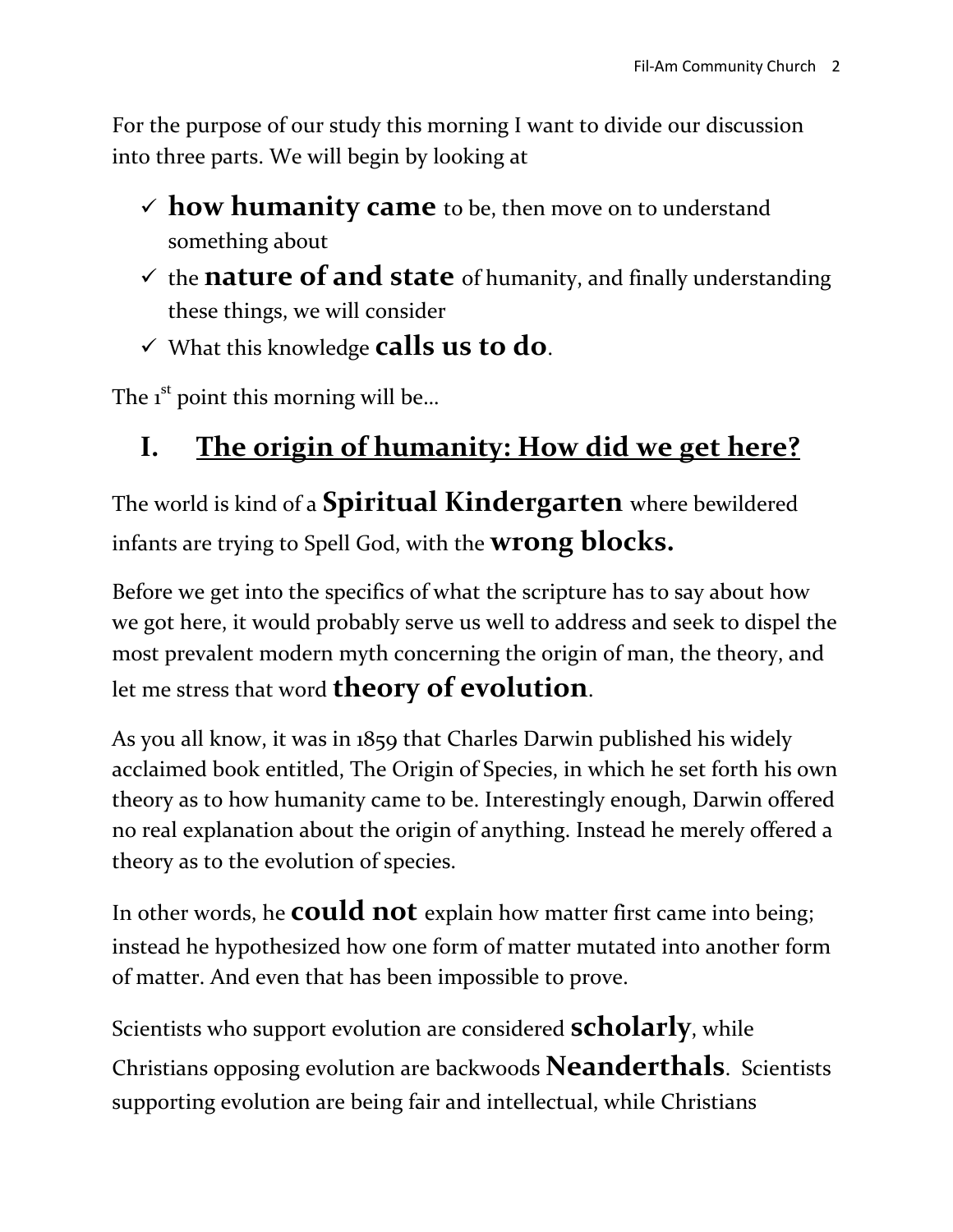opposing evolution are so stupid that they refuse to listen to reason or consider the evidence.

You can hear comments like Christians are so narrow-minded, you have to be stupid to believe in what the Bible says, if Christians would only use their brains occasionally they would see the facts of science and stop all this creation theory taught in the Bible.

Imagine a Family of mice who lived in a **large Piano**. To them the pianoworld came the music of the instrument, filling all the dark spaces with sound and harmony. At first the mice were impressed by it. They drew comfort and wonder from the thought that there was someone who made the music, though invisible to them, above yet very close.

They loved to think of the **Great Player** whom they could not see. Then one day a daring mouse climbed up part of the piano and returned very thoughtful. He had found out how the music was made. Wires were the secret, tightly stretched wires of graduated lengths which trembled and vibrated.

They must now re-evaluate their old beliefs. None but the most conservative could any longer believe in the Unseen player. Later another curious mouse carried the explanation further and responded after venturing out a little further. Hammers were the secret, numbers of hammers dancing and leaping on the wires. This was a little more complicated theory, but it all went to show that they lived in a purely mechanical and mathematical world. The unseen Player came to be thought of as a myth.

And yet the pianist continued to play.

When we talk about Darwin's evolution we are talking about one type of creature, evolving into another type of creature. That a fish, given enough time and the right conditions becomes a lizard, that a **monkey** can become a human being as we know it today.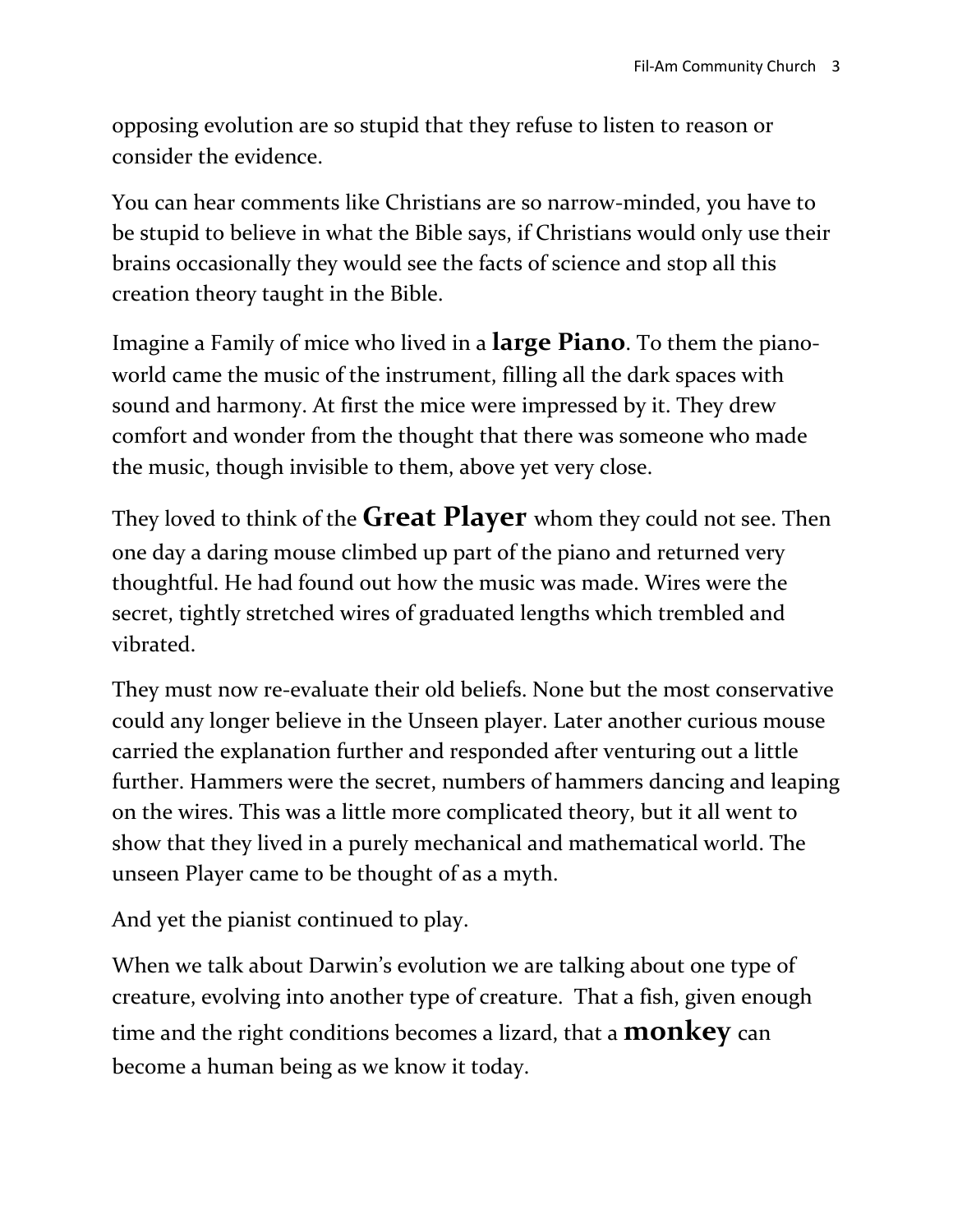Dinesh D'Souza, in his book "**What's So Great about Christianity**", says that despite a long history of experimentation, breeders have never been able to breed across species lines and produce new species. He goes on to ask, "So how can random mutations achieve what carefully orchestrated crossbreeding has failed to do?" D'Souza says. While the fossil record shows evidence of microevolution, that is one type of finch evolving into another type of finch, there is no evidence for macroevolution which shows one species evolving into a different species. In other words, there is no proof that evolution is valid as a theory.

The fossil record does not convincingly document a single transition from one species to another! When Charles Darwin himself, was asked to explain the fossil evidence, could only stare: "*I can give no satisfactory answer."* He went on to further explain *"Nature may almost be said to have guarded against the frequent discovery of her transitional of linking forms*."

While I do not agree with all of his conclusions, Dinesh D'Souza, in his book, goes on to make a strong case not only for the existence of God, but also for the creationism. D'Souza correctly states that there are three things the theory of evolution cannot account for.

 First he says that Evolution **cannot explain the beginning of life**. Darwin didn't even try. He assumed the first living thing and then he tried to show how one living thing could be transformed into

another.

 Second, Evolution **cannot explain consciousness**, which illuminates the whole world for us. We know as human beings we are conscious. How did unconscious life transform itself into conscious life? Evolution has no answers.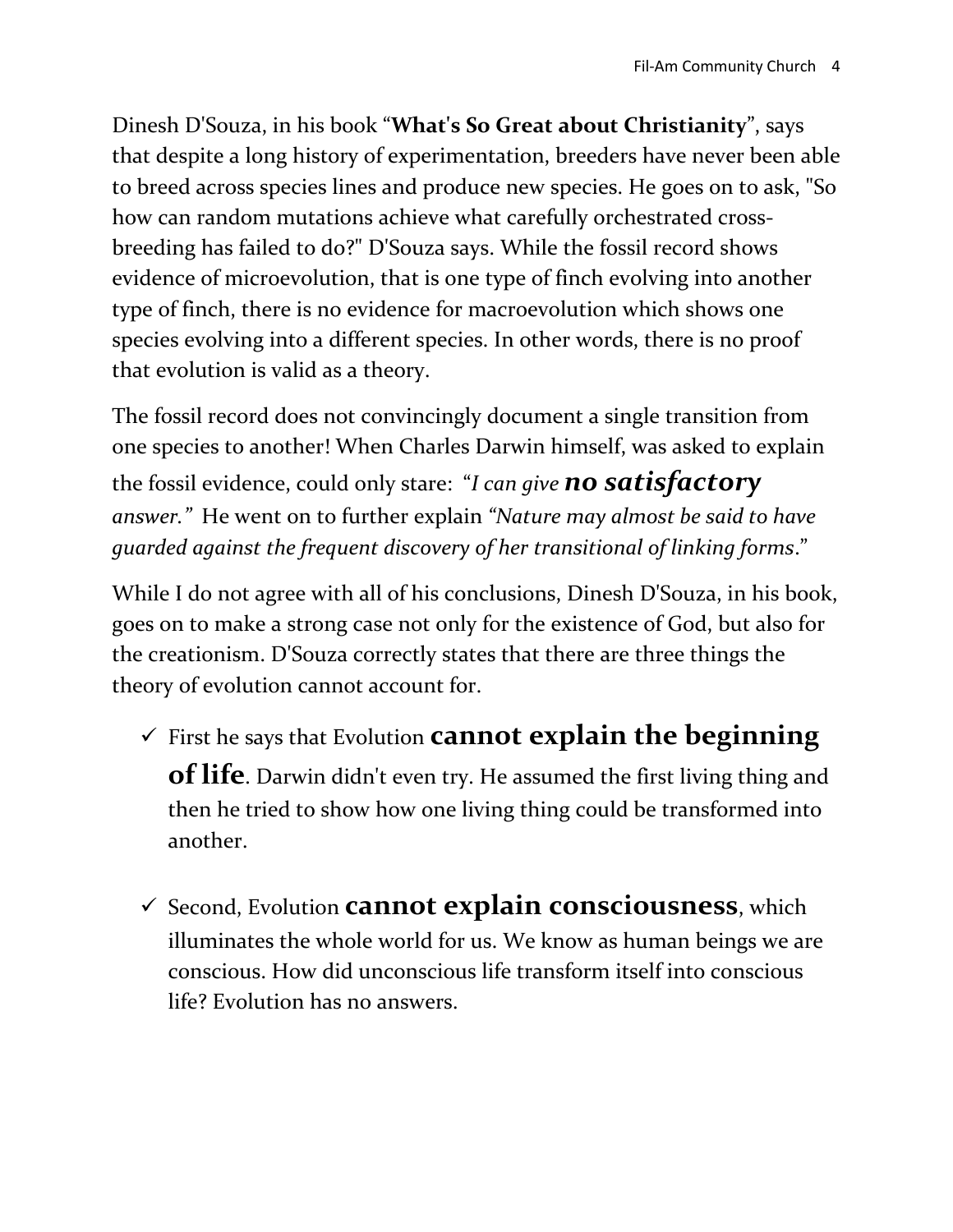- Finally, says D'Souza, Evolution **cannot explain human rationality or morality**. Rationality is the power to perceive something as true. We can include in rationality the unique human capacity for language, which is the ability to formulate and articulate ideas that comprehend the world around us. People in the most primitive cultures developed language as a means of rationality while cats cannot utter a single sentence.
- $\checkmark$  The **Christian** worldview works off of the presumption that there is a God who created all things and who intervenes in time and space, many times in miraculous ways, as He relates to mankind, His supreme creation.
- $\checkmark$  The **Darwinist** worldview is agnostic or atheistic. Agnostics say they cannot know whether or not there is a God, while atheists assert that there is no God.
- $\checkmark$  **Naturalism** is the doctrine that nature is all there is. According to naturalism, there are neither miracles nor supernatural forces. Therefore reports of the supernatural can only be interpreted naturalistically.
- $\checkmark$  **Materialism** is the belief that material reality is the only reality and that there is no separately existing mental or spiritual reality.

So despite any evidence which may point to a Creator or to a Designer of the universe, modern science has predetermined that God cannot exist and therefore is working from a bias or presupposition which will not allow for His existence, even if the facts point to Him.

I mention this to assure you that secular reasoning refuses to recognize the truth that is set before them. This is precisely what Paul says in Romans 1:20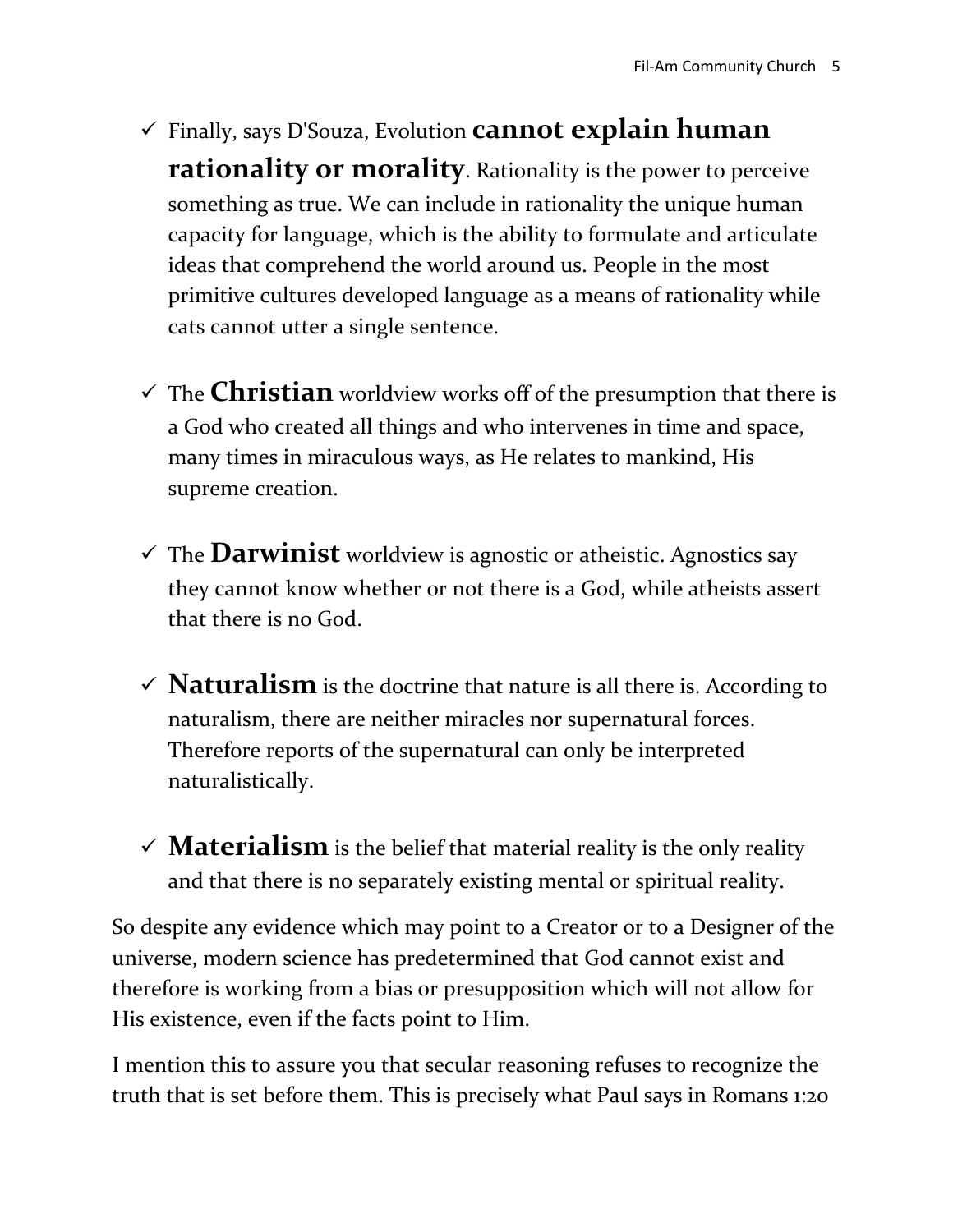when he says, "*From the creation of the world His invisible attributes, that is, His eternal power and divine nature, have been clearly seen, being understood through what He has made. As a result, people are without excuse."*

As Christians we do not check our intelligence at the door, on the contrary, we **welcome** scientific discovery, for the more we learn about our universe, the more we seen the fingerprints of God on everything that is.

While the Darwinists work from an understanding or position of atheism, as Christians we too have our own understanding. We work from a worldview where **God is** and is the Creator of all that is.

Every time we see a sunset, a newborn baby or a bird in flight, it affirms what we know to be true that there is a God and **He is the Creator**.

Not only do we rely on general revelation that is nature itself, to reveal the glory and presence of God, as believers we have special revelation,

**scripture** to give us a sure and certain word, not only about who He is, but about whom we are and how we came into existence.

You see folks, at the end of the day it takes a lot more faith to believe in the theory of evolution than it does to believe in the **Bible.** 

There is nothing in nature which proves the theory of evolution, but everything in nature points to the existence of God. While time and time again the proponents of Darwinism have had to eat their words, scripture has **never** been proven false. Human history and archeology do nothing but continue to affirm the reliability of scripture.

It is possible for a person to contend that a **Poem** is nothing but black marks on white paper. And such an argument might be convincing, before an audience that could not read. You can examine the print under a microscope or analyze the paper and ink but you will never find something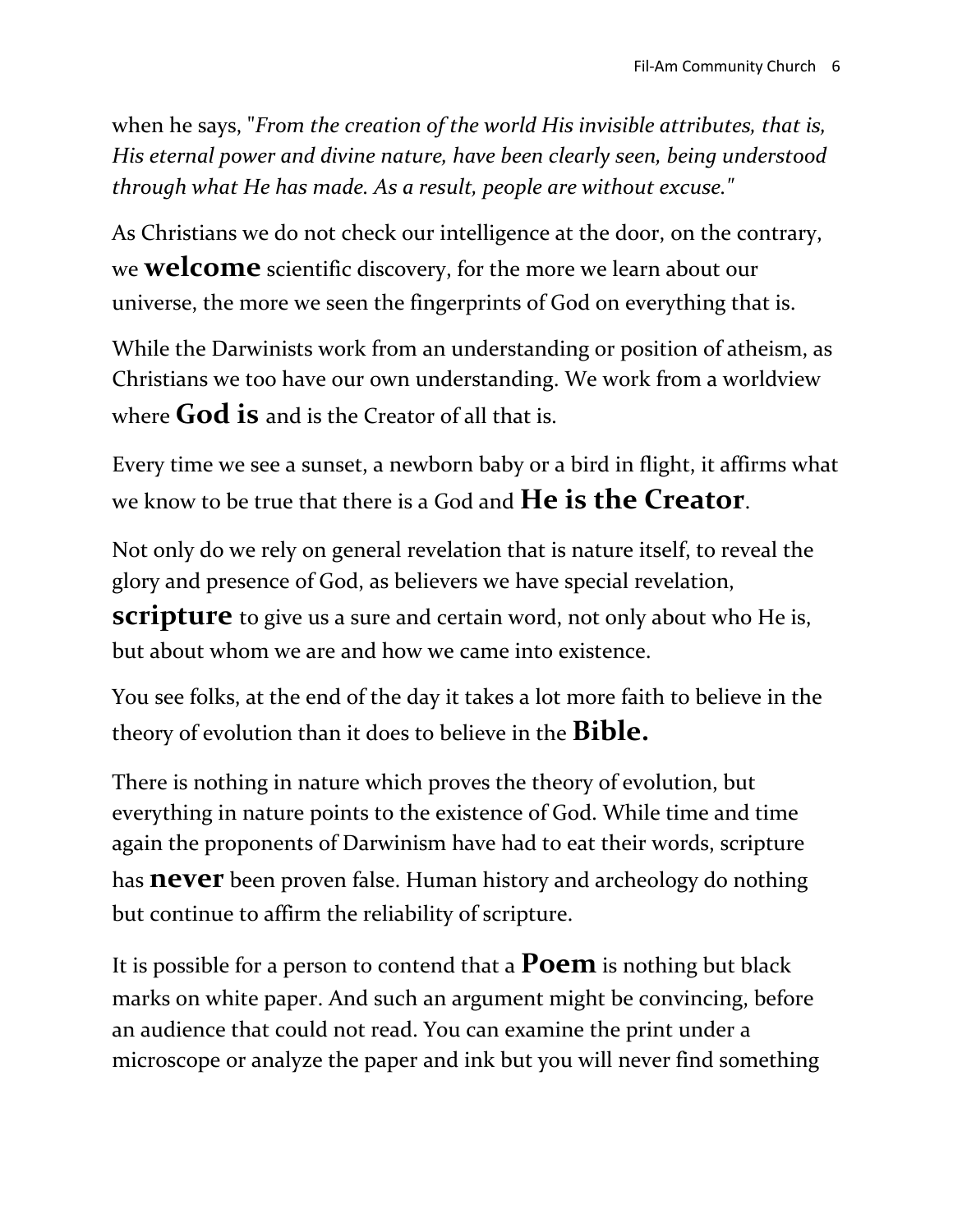behind this sort of analysis that you call **"a Poem".** Those who read, however, will continue to insist that the poem does exist.

To many this Bible that I hold in my hand is nothing more than a book, a collection of fairy tales and ethical teachings. But to a Christian we know that within the pages of this book is the written **Word of God**, the **Sword of the Spirit**, it holds the keys to the Kingdom, the very power of **life and death!**

The scripture gives us a clear and straightforward affirmation about the origins of humanity. In Genesis 1:27 the Bible says that "*So God created man in His own image; He created him in the image of God; He created them male and female."*

So while the theory of evolution says that mankind is nothing more than a highly evolved animal, the biblical record is clearly different. It says that man is the unique and crowing **creation of God**, created in His own image, with inherent value and worth.

Man is no mere accident, the product of a blind, naturalistic process over untold millions of years. Man was created as an adult, and placed on the earth to subdue it and rule it. Man is made in the image of God and therefore stands light years above all of God's other creations.

It was not a collision of planets and mass that created us, it was God that created us.

If I take the pieces of a watch and put them in a box, how long will I have to shake the box before I can pull out a **working watch?**

If you shook it for an hour, ten years or a million years what would you have then?

It would still be just a bunch of watch parts.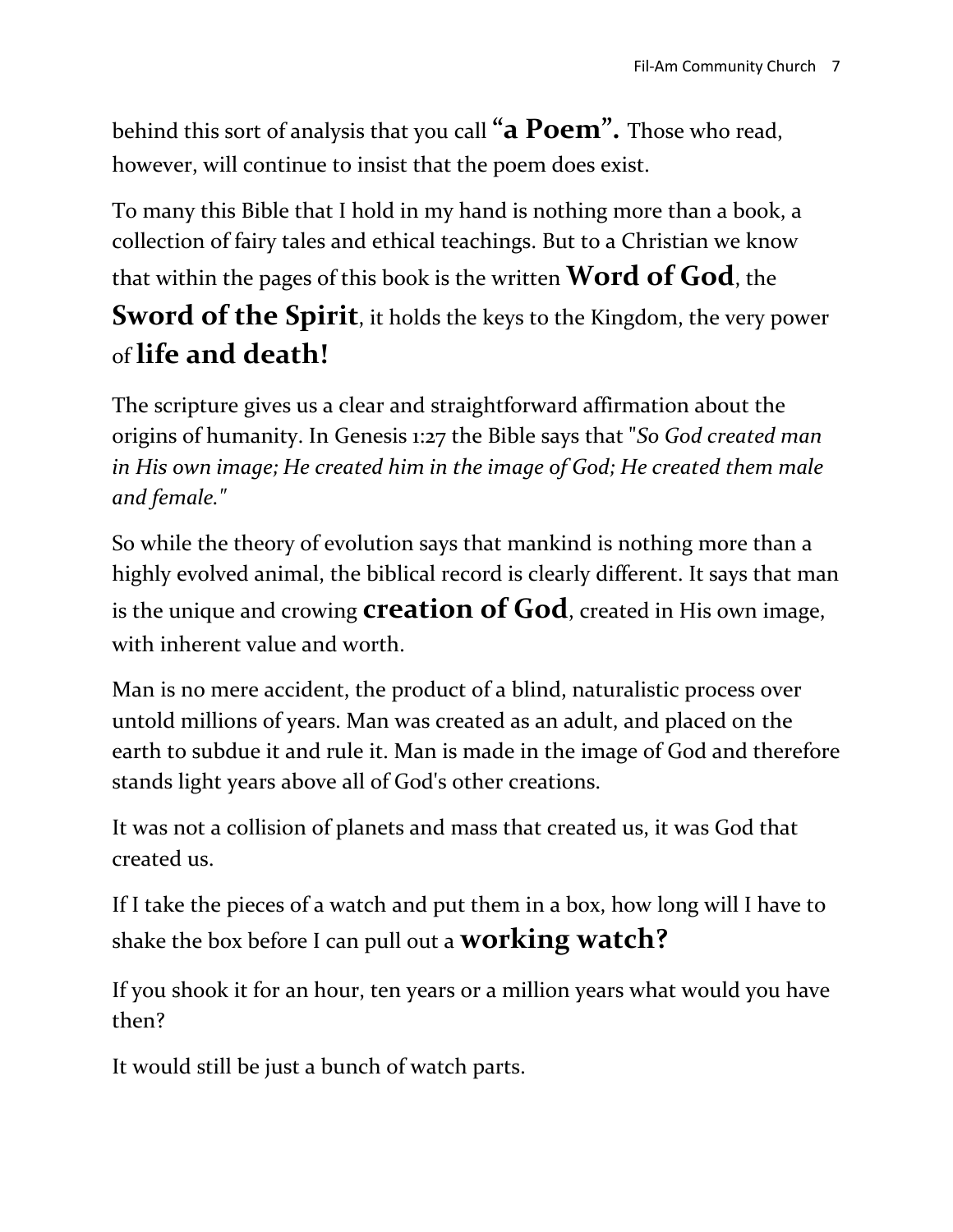Now take that to a grander scale and see how we as Christians are so narrowminded that we are supposed to believe that is exactly how the universe came into existence, by the parts of the universe being randomly shaken and collide in order to produce life?

Who is really narrow-minded?

OK, we know we got here. But what about who we are? What does God's word have to say about human nature and our state of being?

### **II. Human nature and our fallen state**

If you don't stand for **SOMETHING,** You'll stand for **NOTHING** and fall for **ANYTHING!**

The book of Genesis tells us that in the beginning, in the Garden of Eden, God created Adam and Eve, two individuals; one man and one woman. It says that He created them in His image.

What does it mean to be created in the **image of God?** Well it means that while we are not exactly like God, when God created us, He gave us some of His own qualities.

The uniqueness of living things is one of life's most awesome wonders. No two blades of grass, not two roses, no two insects or animals are precisely alike. Each creature of God is different from all the rest. Genetics tells us that prior to birth each person has an array of genes unlike that of any other person, living or dead. Each set of fingerprints, footprints is unique, individual and unmatched. Heart specialists tell us that no two cardiograms are alike.

Neurologists tell us that no two brain wave test produce the same result, there have been over seventy seven billion persons on planet earth, all unique from each other.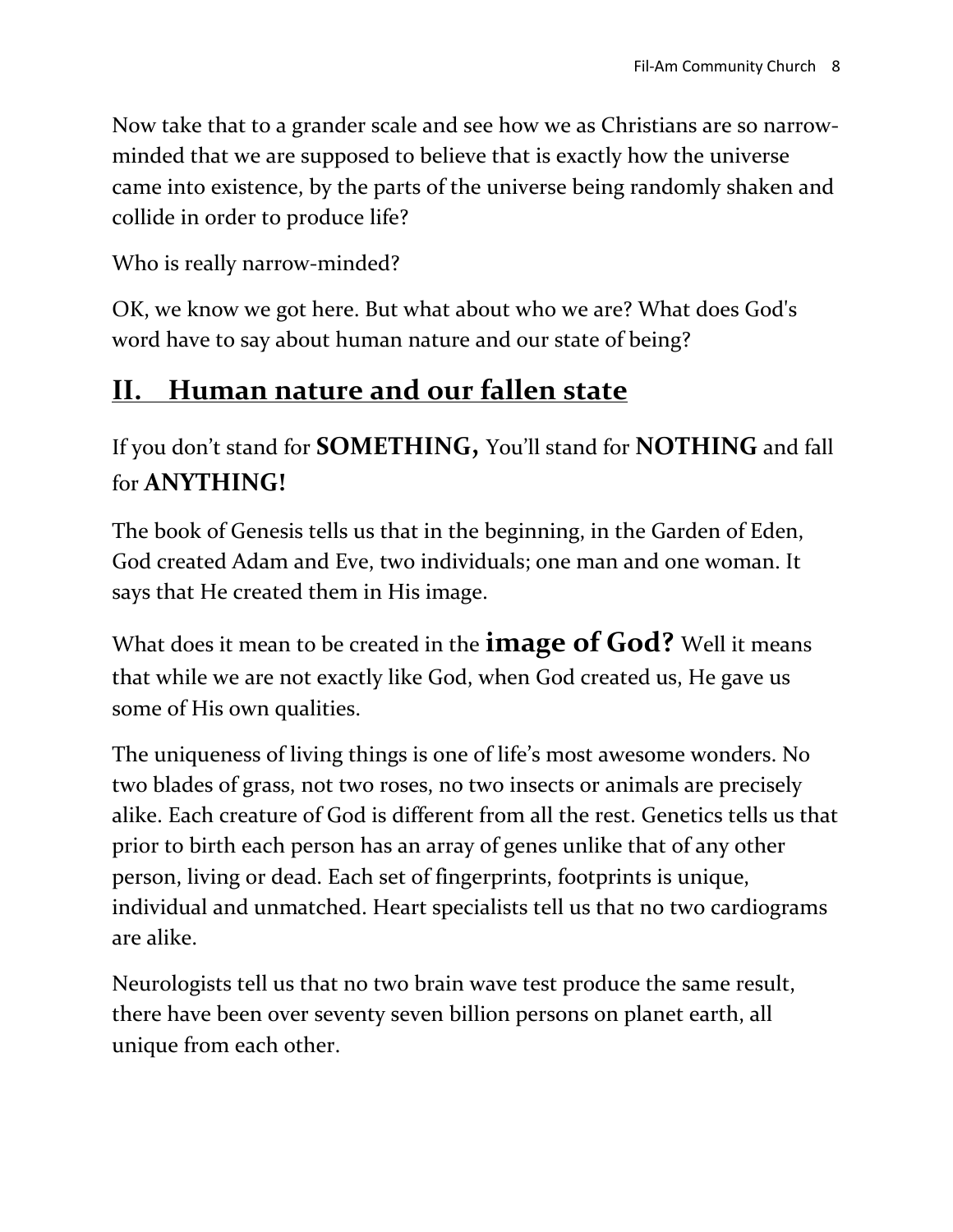#### *A. We are created to be persons*

That is, we each have individual personalities we were created for intimate relationship, mankind, like God, can know and be known. As we have studied the Trinity, we know that God is one God who expresses Himself in three persons, the Father, the Son and the Holy Spirit. Each can be known and can know others. So this is one sense in which we have been created in the image of God.

#### *B. We have been created to be eternal*

The Bible tells us that God has put eternity in our hearts. In the New Testament we read that at the resurrection some will be raised to eternal life and others to eternal retribution, again, this speaks to the eternal nature of man. Each person is tripartite, that it, they are made of body, soul and spirit. The beasts of the field have bodies, they have the spirit of life within them but they do not have eternal souls. Of all of God's creations only man was given an eternal soul. It is this eternal element which imprints us with the image of God who Himself is eternal.

### *C. We have been created in God's image with certain physical aspects*

Most of us accept the Biblical assentation that we have been created in the image of God, and most people think that being created in the image of God means we look like God, like little copies or replicas of God. So what does it mean to be created in God's image, We are not made to be little images of God, we are made to Image God, to reflect God in our lives.

While God is a Spirit and does not have a body there are things which God has given us physically which enable us to be like Him. For instance, our eyes enable us to see. While God sees everything and we see only some things, nonetheless we are able to see, which makes us like Him. God hears all things, and our physical ears enable us to hear some things, again, one of the ways wherein our physical bodies endow us with certain qualities of the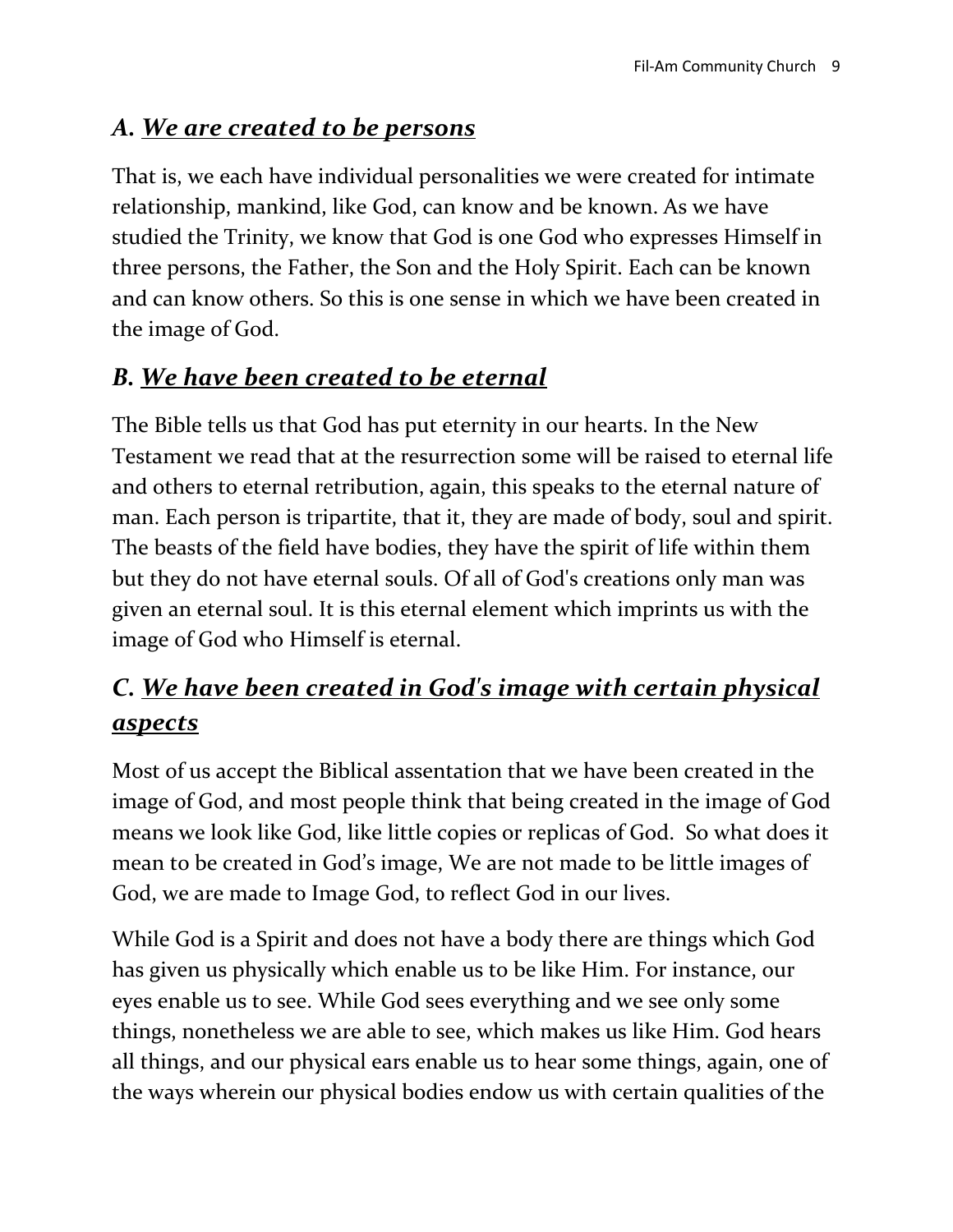Divine. Our mouths and voices give us the ability to speak, God speaks, and thus we are, in this way, like Him.

#### *D. We are created in God's moral image*

As creatures that are morally accountable to God for our actions, we have an inner sense of right and wrong that sets us apart from animals who merely respond from fear of punishment or hope of reward. C.S. Lewis calls this a moral **"oughtness,"** that is, we know what we ought to do and what we ought not to do.

Of all of God's creations, man alone was given a choice by God to obey or disobey the voice of God. The beast of the field, the fowl of the air and the fish of the sea live by instinct, and do not possess the ability to reason and rationalize moral, as does man.

Cats don't sit around and discuss the nature of the person of Christ. Dogs don't have the ability to delve into the finer nuances of ethics and morality. Man alone was given that ability, and in this we bear the image of our creator, who is Himself the personification of righteousness, justice and moral uprightness.

Our likeness to God is reflected in behavior that is holy and righteous before Him and our unlikeness to Him is revealed whenever we sin.

#### *E. We were created to rule*

God told Adam and Eve to have dominion over the world. He gave them the power and the ability to rule over it. Think about it, before the fall all of nature was under Adam's rule. But when he rebelled against God, nature rebelled against him and has been in rebellion ever since.

So, we can say that in the realm of intellect and reasoning, in the dominion He has given us over creation, in our spiritual capacity to know God and be in fellowship with Him and in our physical appearance and ability to walk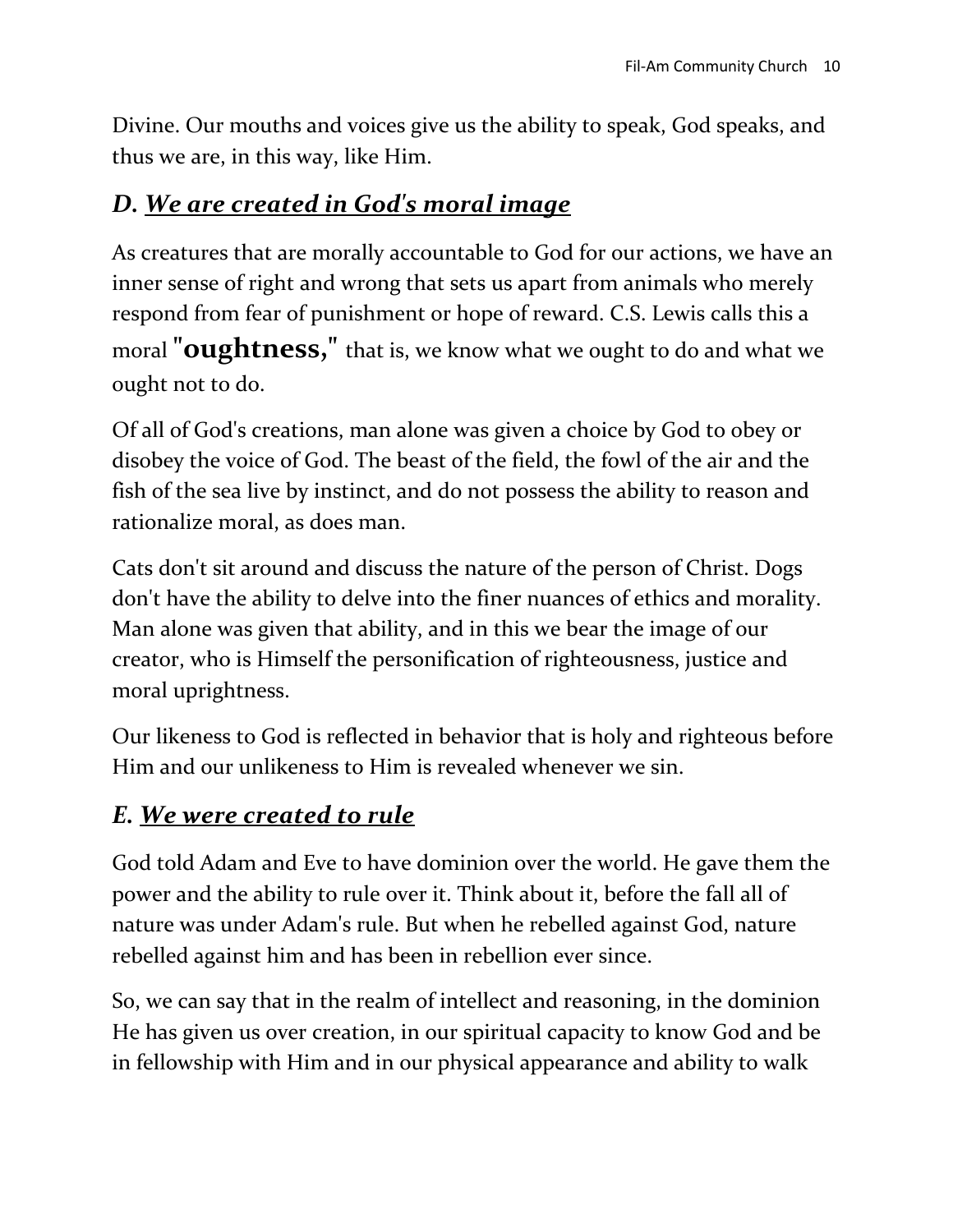upright, something which sets us apart from all animals, we reflect the uniqueness of the image of God.

The theory of evolution is more than simply a theory about how humanity came to be. It is rooted and grounded in a philosophy which seeks nothing less than the denial of God's existence.

That's why we often call it atheistic evolutionism. The evolutionist says that man is merely an animal, perhaps more highly evolved than the rest of the animals, but none the less just an animal.

And if that is so, if we are here by chance and there is nothing more than naturalism and materialism, and there is no God then man is free to follow his instincts, after all, he's just doing what's natural.

Evolution champions a theory known as the survival of the fittest, which simply means that in a world where natural selection is the law of the land, only the fittest survive, in fact, only the fittest should survive.

In the moral universe of the Darwinists there is no room for

**handicapped** children, for unwanted pregnancies or for the feeble and **elderly.**

With a cold and efficient determination that would make Hitler proud, the morality of evolution would not only allow but justify the extermination of those who are not society's fittest.

We know that Sin entered the world in Genesis 3 when Satan tempted Adam and Eve. They had the ability to choose between obeying God and disobeying Him and of their own free will they chose to disobey Him.

The consequences of their actions were disastrous, because they rebelled against God, God not only cast them out of the Garden, but through their sin, sickness and death came into the world and the entire earth became hostile to humanity.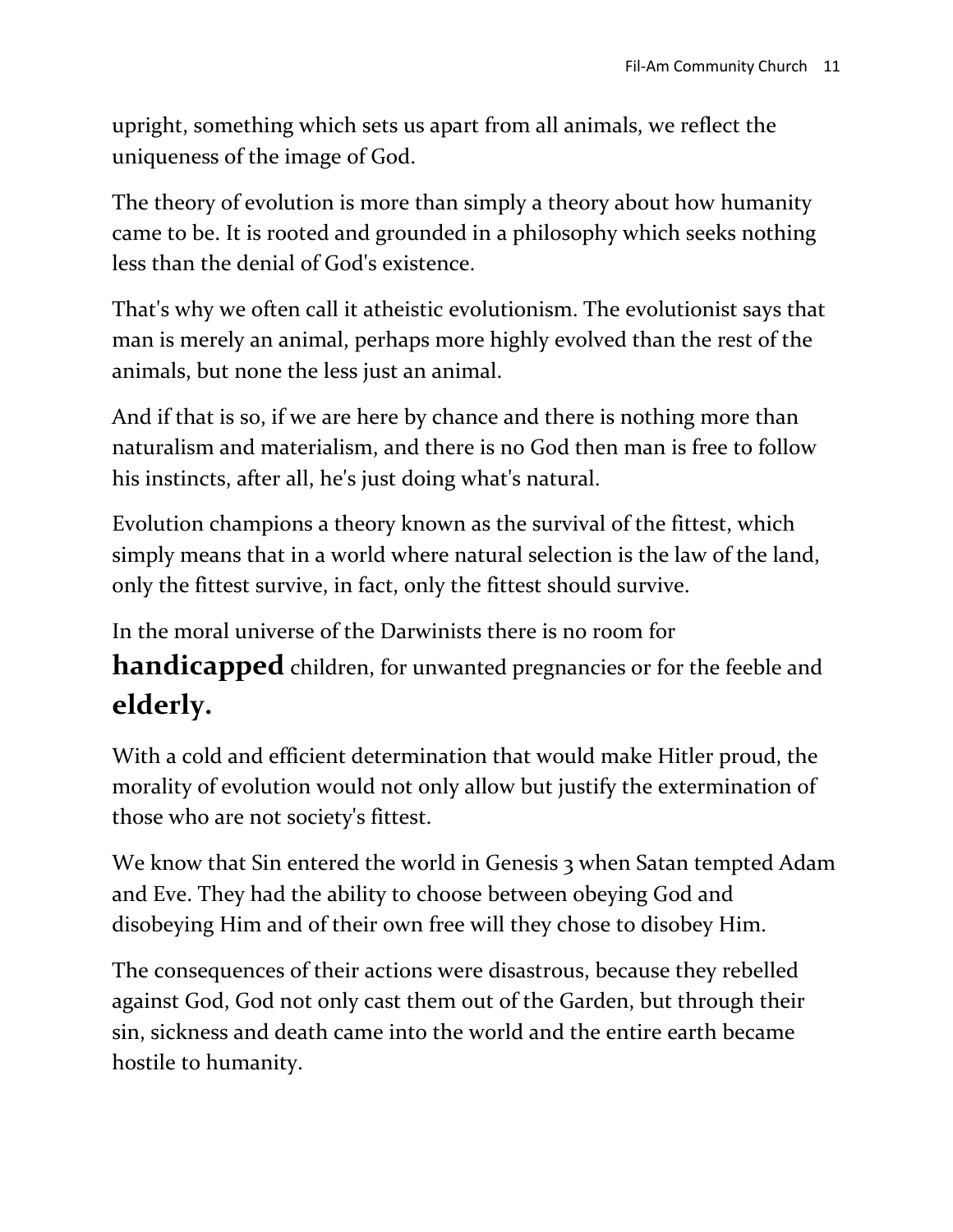Once Adam and Eve sinned, all of humanity, that is, all of their descendants came under the condemnation of sin. That means that you and I and every other human born are born with a sinful nature. We are not only sinners because we sin; we sin primarily because we are sinners.

As soon as we are morally able, we sin; not just because we want to but because it is simply our nature. We are born with a natural inherent bent toward sin. It's just in our nature.

That's why the Bible says that all have sinned and fall short of the glory of God. Jeremiah 17:9 says that the Human heart is deceitful above all things and is desperately wicked. This is just the truth about human nature.

You don't have to teach a baby to be selfish or to fight another child for a toy, this comes natural. You have to teach children to behave, not to misbehave. You have to teach them to be nice, not to be mean; that comes natural.

The one and only exception to this was Jesus, who was born of the Holy Spirit and of the Virgin Mary. The Bible calls Jesus the second Adam, that is, He is the only other man who did not naturally possess a sinful nature.

The question comes up whether or not Jesus could have sinned. But there is another way of to look at it. It's not that Jesus did not have the ability to sin, I believe He did, otherwise He would not have been 100% human and could not have been truly tempted.

What set Jesus apart from us is that He had the ability not to sin and He resisted the temptation to sin, thus succeeding where our ancestor Adam failed. That's why Jesus was an **acceptable sacrifice** for our sins.

He who knew no sin became sin on account of us. Because He was innocent of sin, He was willing to pay the penalty for our sins with His blood.

So you see, while we were created in the image of God, and part of that initially meant that man was without sin, when Adam sinned against God,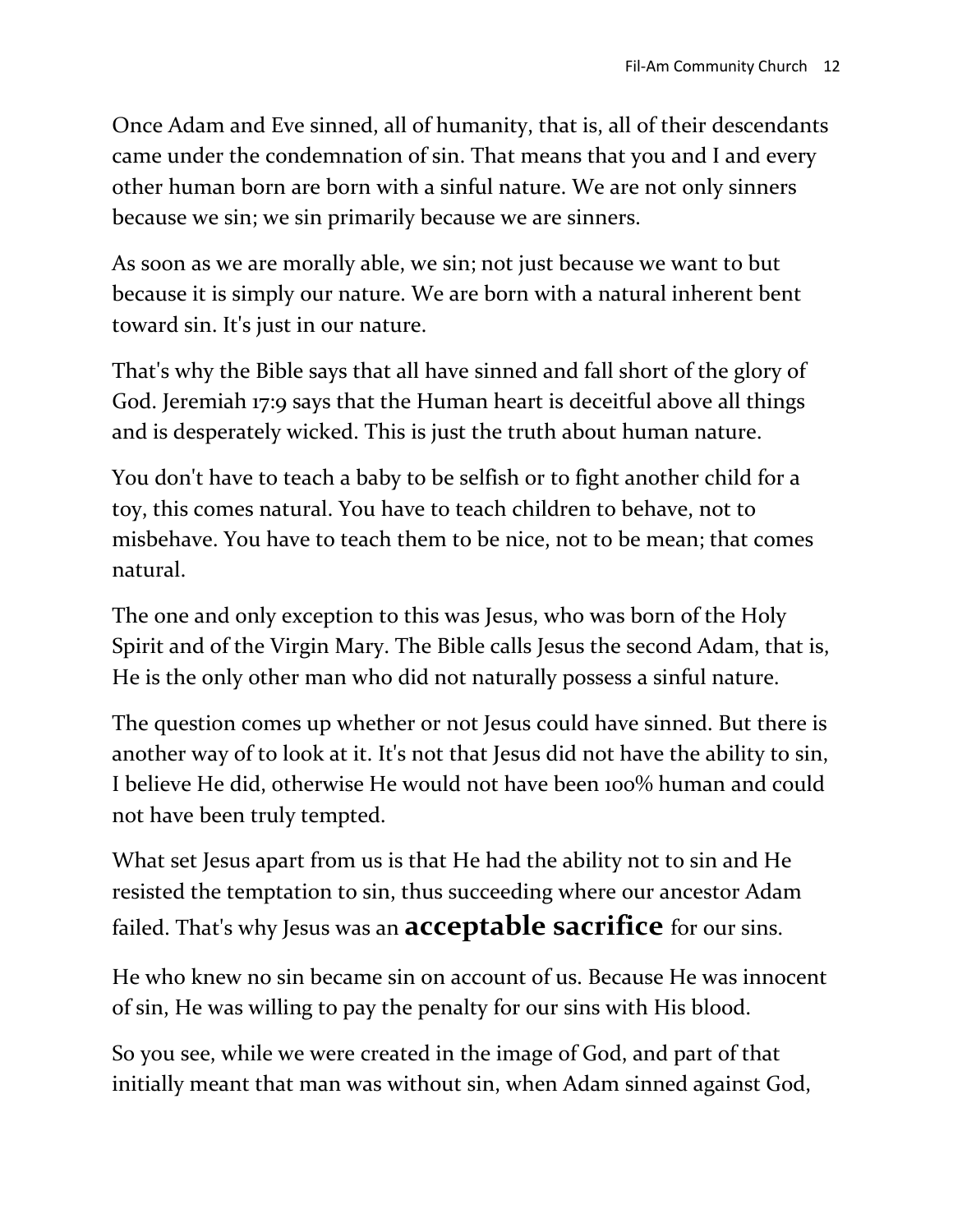his sin not only separated him and his wife from God, but all of their descendants.

However, God, in His great love, who created us to be in fellowship with Him and to live for His glory, desired so much for us to be restored, that He sent His only Son Jesus to pay the penalty for our sins so that by placing our trust in Him we could have forgiveness of sins and once again be in fellowship with God.

So, now that we understand about our **origins** and something about our

**nature and our fallen sinful state**, what do we do with this knowledge?

How do we take what we know and translate it into **actions?** What action does this knowledge call for?

#### **III. What are we to do?**

A quote from the movie, "The fastest Indian" Anthony Hopkins asks one of the Indians, "Have you lived here your whole life?" he responds, **"Not yet."**

Allow me to suggest four things I believe this knowledge calls for us to do four practical suggestions as to how we can apply this teaching to our lives.

## *A. Live in Relationship with your Creator*

We are created for **God's pleasure,** we are to worship him with our hearts not just our hands. Not by simply making replicas of him but through **relationships.**

The greatest truth we will ever understand about ourselves is that we are sinners in need of God's grace.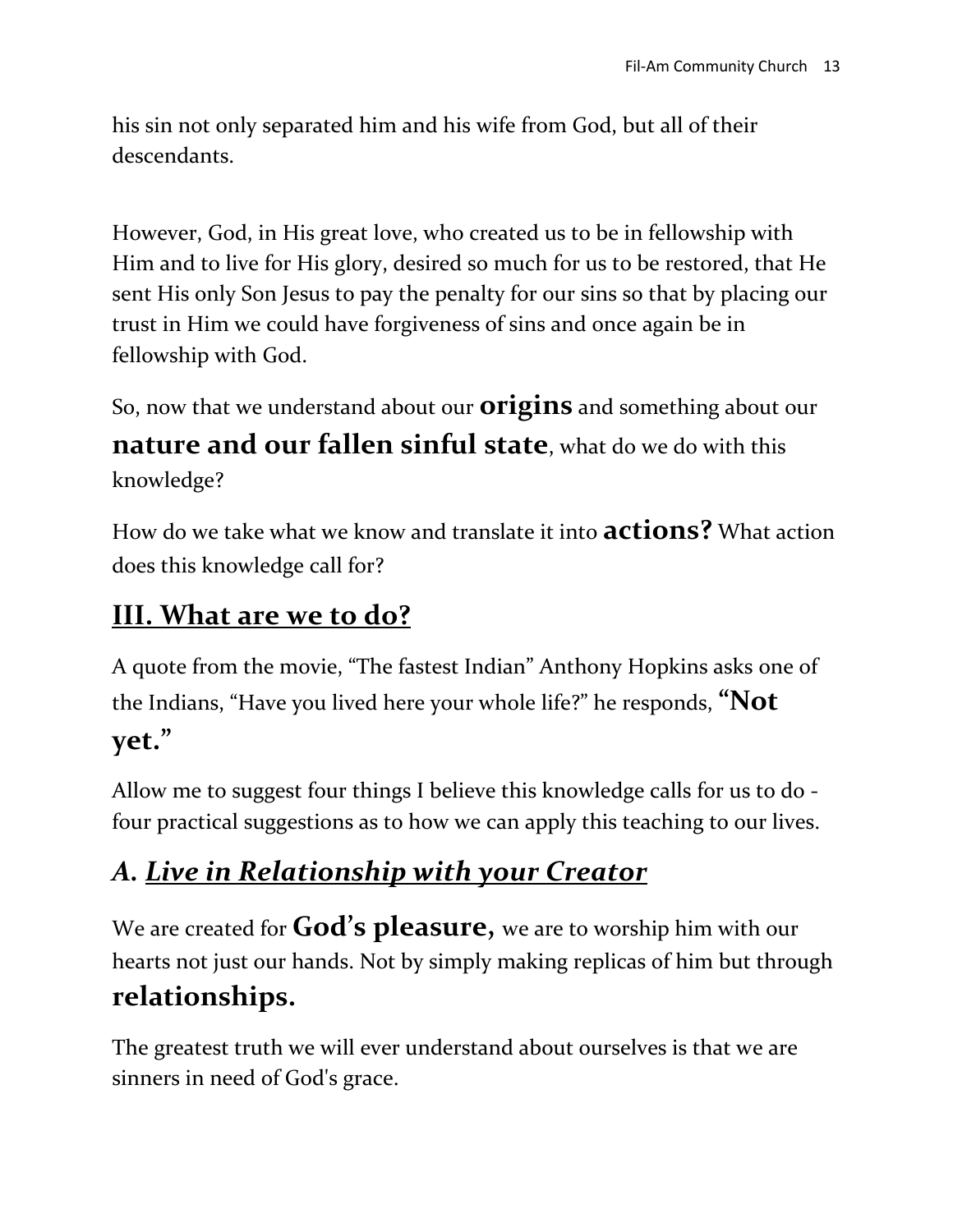On our own, without God's grace and His giving of Himself through the sacrifice of Jesus Christ, there is no way we can ever be in fellowship with Him.

God loves us and invites each of us to freely receive His gift of forgiveness of sins and eternal life. All we have to do is accept His free gift. He is offering it to you **Today.**

If you have never come to know Jesus Christ as your Lord and Savior, if you've never placed your trust for eternal life in Him,

God is inviting you today to be in fellowship with Him through **Jesus** 

## **Christ the Son.**

By placing your trust in the finished work of Jesus you can overcome the curse of sin and be restored to fellowship with God. And there is no other way to be in fellowship with God. Jesus said in John 14:6, "I am the way, the truth and the life. No one comes to the Father except through Me." Only in Jesus will you find a pathway which leads to fellowship with God.

# *B. Live in accordance with your Creator's purpose*

God did not need man, but scripture tells us in Isaiah 43:7 that He created us for His own glory. This tells us that we are significant and that we are important to God.

Our purpose in life then, is not to

- **Glorify ourselves** which is narcissism, or to
- $\checkmark$  Seek our greatest pleasure, which is **hedonism**, but
- **To glorify God**!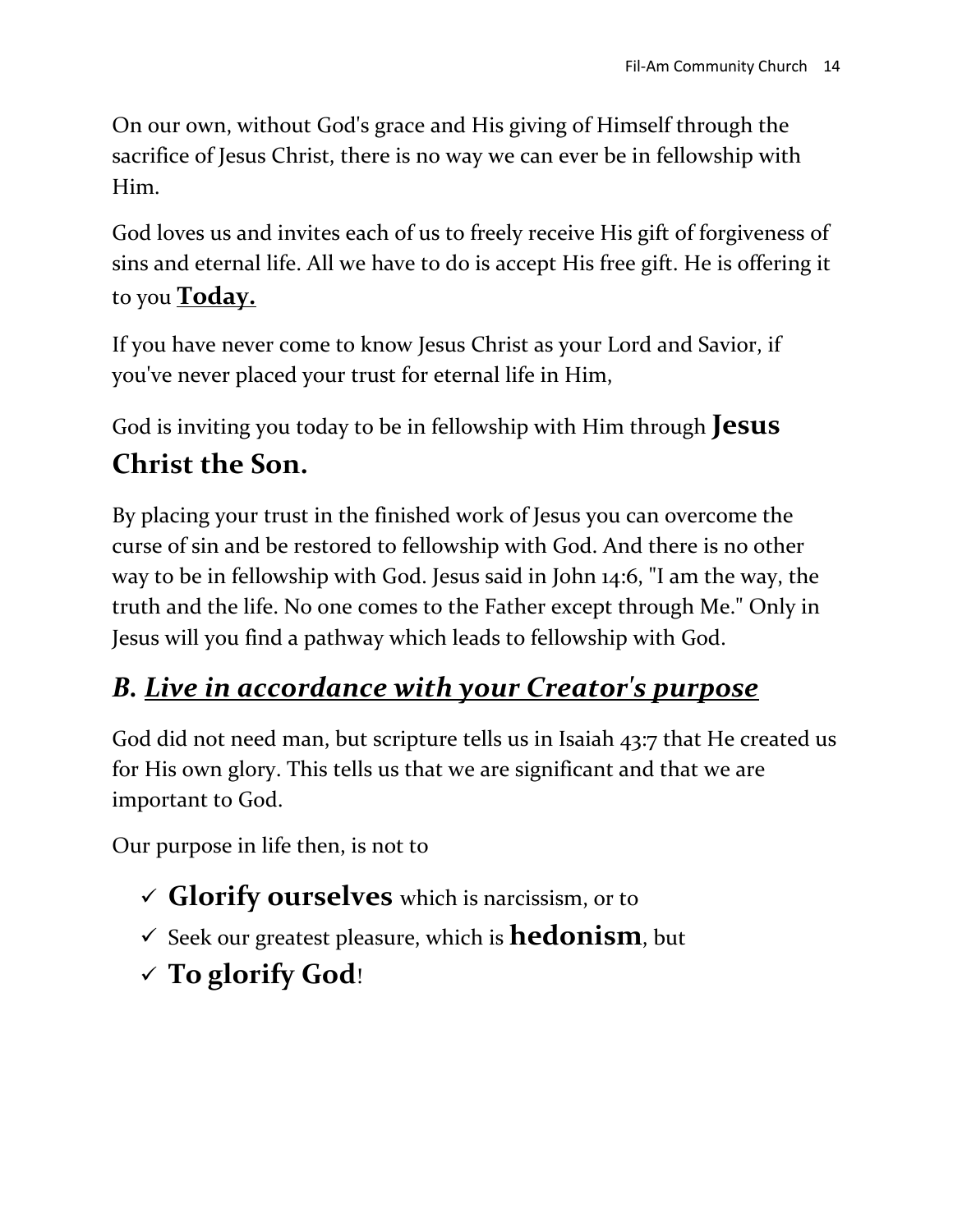According to scripture God created mankind in a perfect state with the desire and intention of being in fellowship with Him. But sin made us selfish and directed our desires and attention away from God.

When we come to Jesus, when we allow Him to restore us to fellowship with God we can once again live in accordance with our Creator's purpose.

Since we were created for His glory, our greatest joy and our greatest fulfillment is to be found in being in relationship with God and glorifying Him through our lives.

That means everything **we do**, everything **we say,** every breath we take should bring **Glory to God**.

That'll revolutionize the way you live your life. Everything you do should be to the glory of God. 1 Corinthians 10:31 says, "*Therefore, whether you eat or drink, or whatever you do, do everything for God's glory*."

### *C. Live in accordance with your Creator's principles*

Simply put this means allowing God's truth to govern your thoughts and actions. For so many Christians there seems to be a disconnect between what we do at church on Sunday mornings and what we do throughout the rest of the week in the work-a-day world, but this should never be the case.

If we are Christians than we are called to be **ambassadors for** 

**Christ**, demonstrating His truth to the world around us in all we say and do, no matter what day of the week it is.

Through our lives the world should be able to see that Jesus is real and that our God lives and reigns. You cannot be in right fellowship with God and you certainly cannot live for His glory if you are not living in accordance with His word.